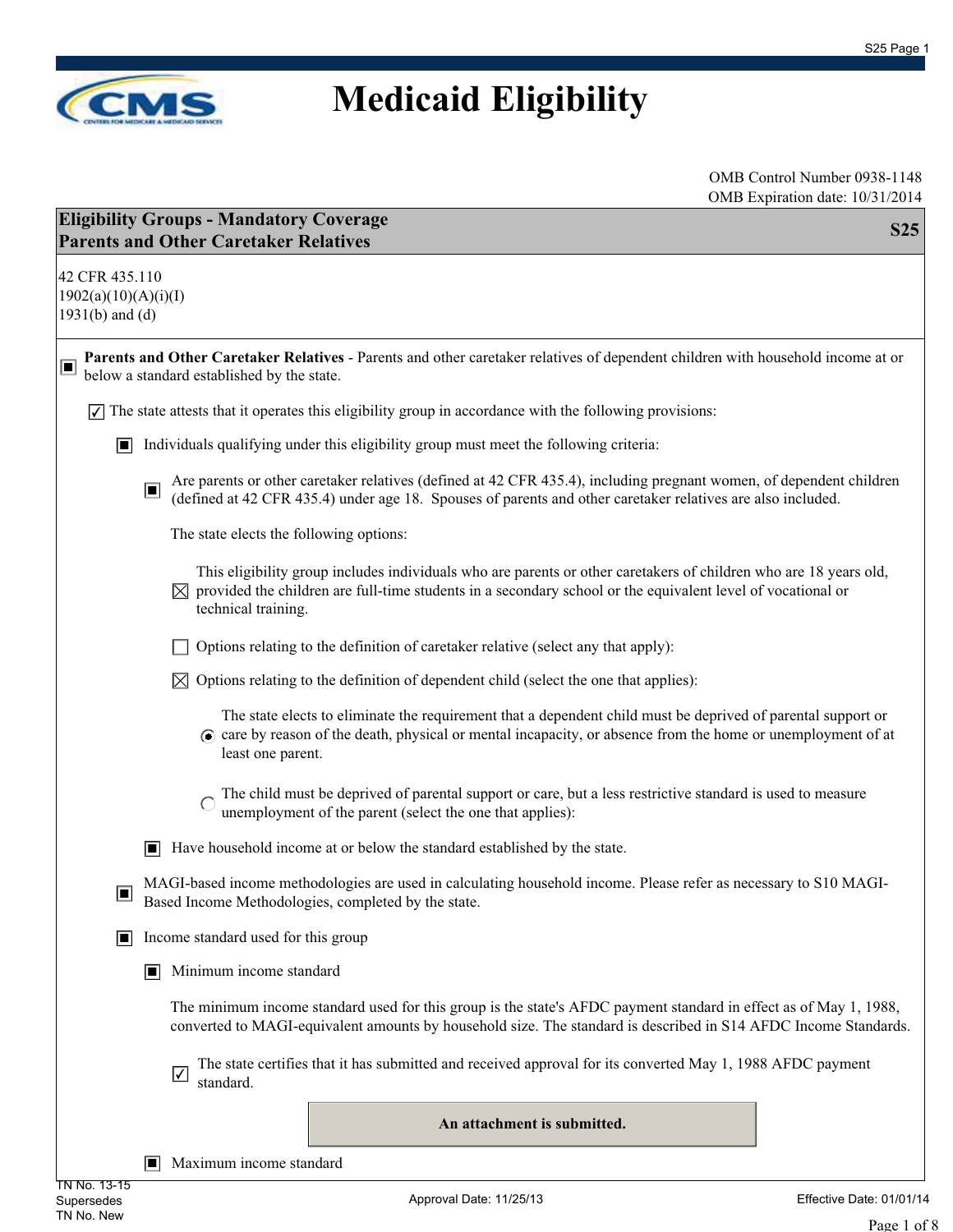

The state certifies that it has submitted and received approval for its converted income standard(s) for parents and  $\bar{z}$  other caretaker relatives to MAGI-equivalent standards and the determination of the maximum income standard to be used for parents and other caretaker relatives under this eligibility group.

#### **An attachment is submitted.**

The state's maximum income standard for this eligibility group is:

- The state's effective income level for section 1931 families under the Medicaid state plan as of March 23, 2010,  $\odot$ converted to a MAGI-equivalent percent of FPL or amounts by household size.
- The state's effective income level for section 1931 families under the Medicaid state plan as of December 31,  $\subset$ 2013, converted to a MAGI-equivalent percent of FPL or amounts by household size.

The state's effective income level for any population of parents/caretaker relatives under a Medicaid 1115  $\bigcirc$  demonstration as of March 23, 2010, converted to a MAGI-equivalent percent of FPL or amounts by household size.

The state's effective income level for any population of parents/caretaker relatives under a Medicaid 1115

 $\bigcirc$  demonstration as of December 31, 2013, converted to a MAGI-equivalent percent of FPL or amounts by household size.

Enter the amount of the maximum income standard:

- $\bigcirc$  A percentage of the federal poverty level:  $\frac{0}{0}$
- The state's AFDC payment standard in effect as of July 16, 1996, converted to a MAGI-equivalent standard. The  $\subset$ standard is described in S14 AFDC Income Standards.

The state's AFDC payment standard in effect as of July 16, 1996, increased by no more than the percentage increase in the Consumer Price Index for urban consumers (CPI-U) since such date, converted to a MAGIequivalent standard. The standard is described in S14 AFDC Income Standards.

The state's TANF payment standard, converted to a MAGI-equivalent standard. The standard is described in S14  $\subset$ AFDC Income Standards.

Other dollar amount

#### **Income Standard Entry - Dollar Amount - Automatic Increase Option S13a**

The standard is as follows:

- Statewide standard
- $\bigcirc$  Standard varies by region
- $\bigcirc$  Standard varies by living arrangement
- $\bigcirc$  Standard varies in some other way

#### Enter the statewide standard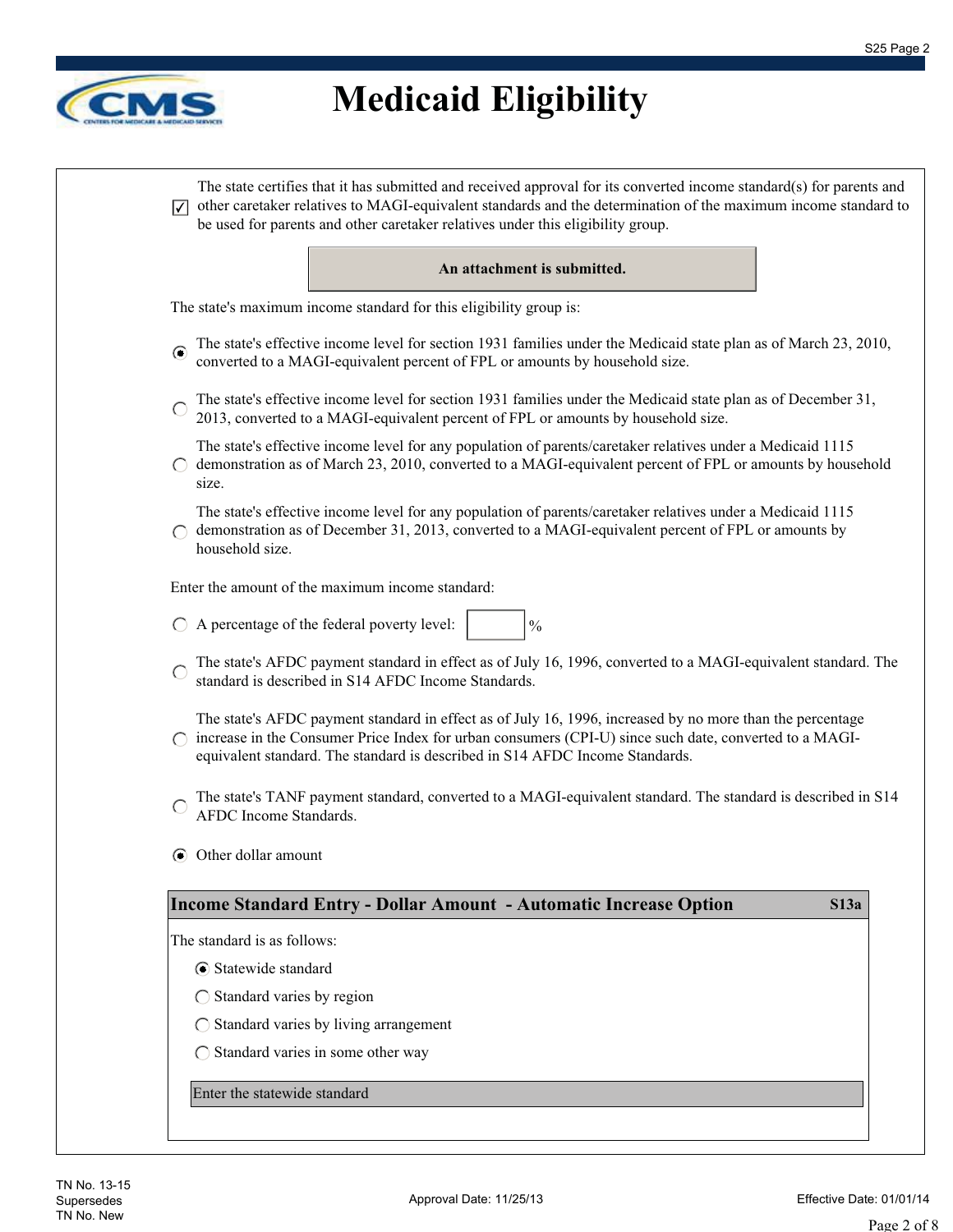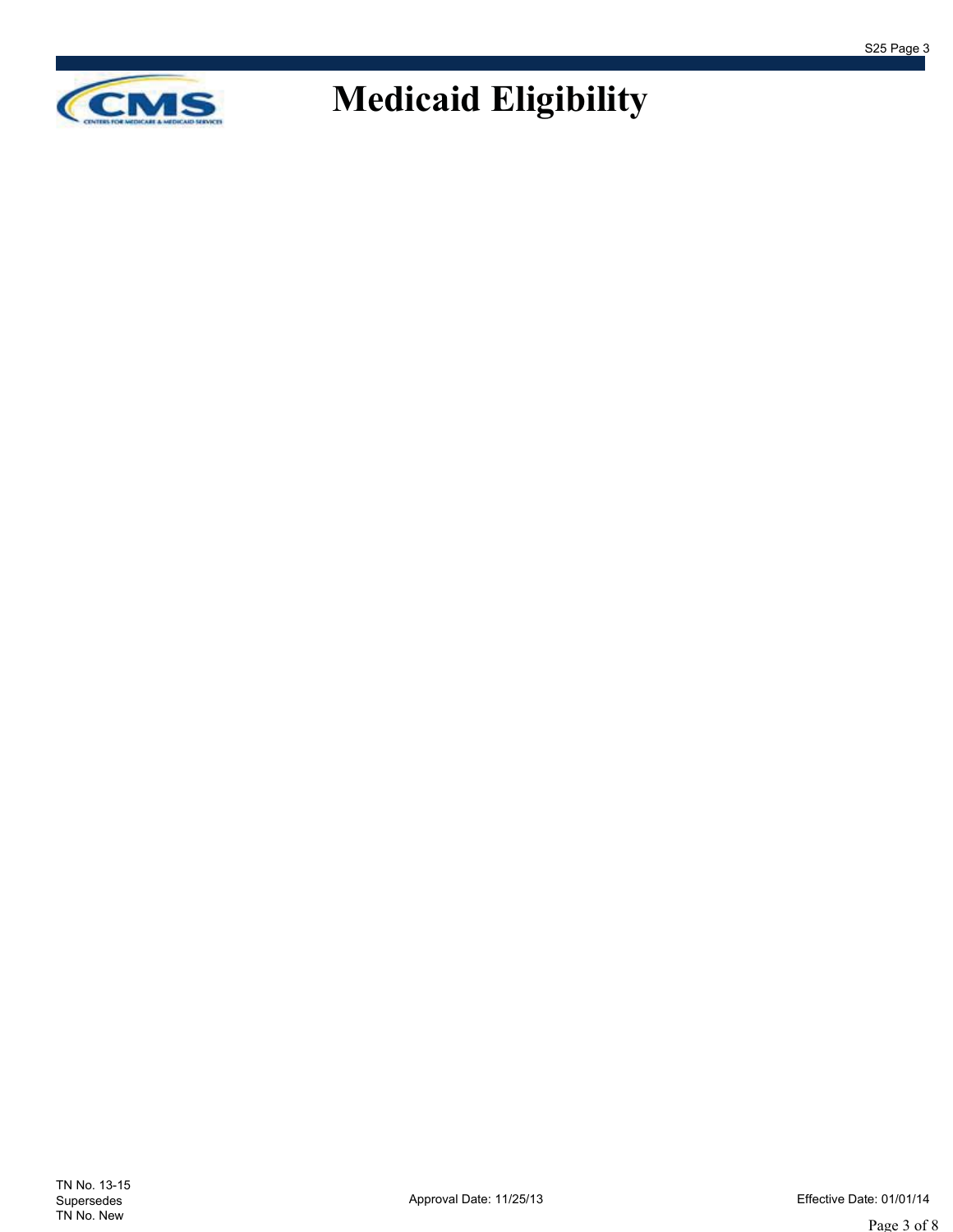7

 $\overline{\phantom{a}}$ 



|                          |                      | Household size   | Standard (\$) |                           | Additional incremental amount<br>$\bigcirc$ Yes $\bigcirc$ No |             |
|--------------------------|----------------------|------------------|---------------|---------------------------|---------------------------------------------------------------|-------------|
|                          | $\ddot{}$            | 1                | 590           | X                         | Increment amount \$                                           |             |
|                          | $\div$               | $\boldsymbol{2}$ | 740           | X                         |                                                               |             |
|                          | $\ddag$              | $\mathfrak{Z}$   | 842           | X                         |                                                               |             |
|                          | $\ddot{\phantom{1}}$ | $\overline{4}$   | 941           | X                         |                                                               |             |
|                          | $\ddot{\phantom{1}}$ | $\sqrt{5}$       | 1,042         | X                         |                                                               |             |
|                          | $\ddot{}$            | $\vert 6 \vert$  | 1,145         | $\boldsymbol{\mathsf{X}}$ |                                                               |             |
|                          | $\div$               | $\tau$           | 1,244         | $\boldsymbol{\mathsf{X}}$ |                                                               |             |
|                          | $\div$               | $\,8\,$          | 1,343         | $\boldsymbol{\mathsf{X}}$ |                                                               |             |
|                          | $\div$               | $\boldsymbol{9}$ | 1,443         | X                         |                                                               |             |
|                          | $\ddot{}$            | $10\,$           | 1,544         | $\boldsymbol{\mathsf{X}}$ |                                                               |             |
|                          | $\ddot{}$            | 11               | 1,643         | X                         |                                                               |             |
|                          | +                    | $12\,$           | 1,746         | X                         |                                                               |             |
|                          | $\pm  $              | 13               | 1,843         | X                         |                                                               |             |
|                          | $\ddag$              | 14               | 1,943         | X                         |                                                               |             |
|                          | $\pm$                | 15               | 2,044         | $\boldsymbol{\mathsf{X}}$ |                                                               |             |
|                          | $\ddot{}$            | 16               | 2,147         | $\boldsymbol{\mathsf{X}}$ |                                                               |             |
|                          | $\pm  $              | 17               | 2,242         | $\boldsymbol{\mathsf{X}}$ |                                                               |             |
|                          | $\boldsymbol{+}$     | $18\,$           | 2,342         | $\boldsymbol{\mathsf{X}}$ |                                                               |             |
|                          | $\ddag$              | 19               | 2,443         | X                         |                                                               |             |
|                          | $\ddot{}$            | $20\,$           | 2,544         | $\boldsymbol{\mathsf{X}}$ |                                                               |             |
|                          | $\ddot{\phantom{1}}$ | 21               | 2,643         | $\boldsymbol{\mathsf{X}}$ |                                                               |             |
|                          | $\ddot{}$            | 22               | 2,741         | $\boldsymbol{\mathsf{X}}$ |                                                               |             |
|                          | $\ddot{\phantom{1}}$ | 23               | 2,843         | X                         |                                                               |             |
| TN No. 13-15             | $\div$               | $24\,$           | 2,941         | X                         |                                                               |             |
| Supersedes<br>TN No. New | $\pm  $              | $25\,$           | 3,042         |                           | Approval Date: 11/25/13<br>Effective Date: 01/01/14           | Page 4 of 8 |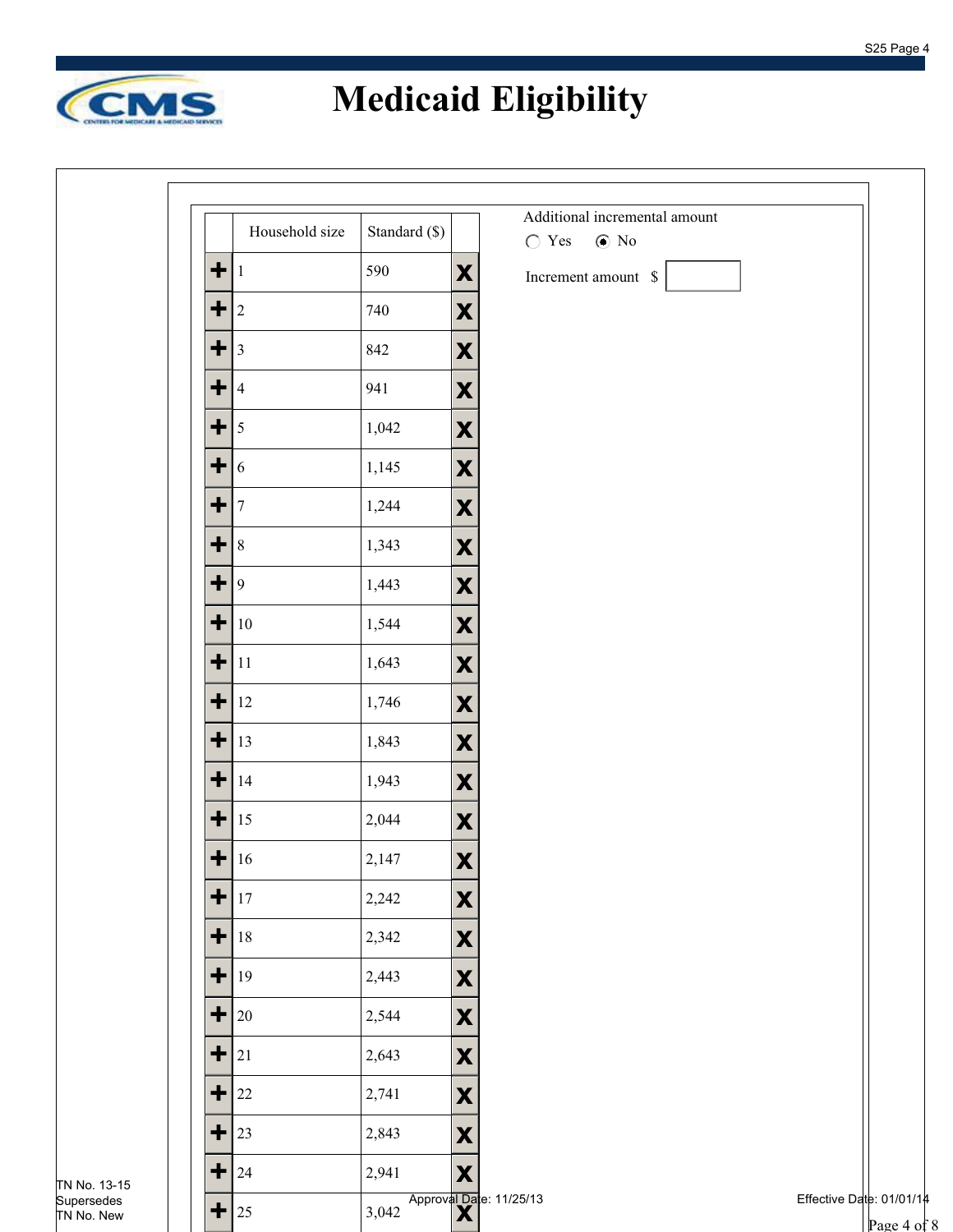

|   | The dollar amounts increase automatically each year<br>$\odot$ No<br>$\bigcirc$ Yes                                                                                                                                                                       |  |  |  |  |  |  |  |  |
|---|-----------------------------------------------------------------------------------------------------------------------------------------------------------------------------------------------------------------------------------------------------------|--|--|--|--|--|--|--|--|
| ■ | Income standard chosen:                                                                                                                                                                                                                                   |  |  |  |  |  |  |  |  |
|   | Indicate the state's income standard used for this eligibility group:                                                                                                                                                                                     |  |  |  |  |  |  |  |  |
|   | The minimum income standard                                                                                                                                                                                                                               |  |  |  |  |  |  |  |  |
|   | The maximum income standard                                                                                                                                                                                                                               |  |  |  |  |  |  |  |  |
|   | The state's AFDC payment standard in effect as of July 16, 1996, increased by no more than the percentage<br>increase in the Consumer Price Index for urban consumers (CPI-U) since such date. The standard is described in<br>S14 AFDC Income Standards. |  |  |  |  |  |  |  |  |
|   | • Another income standard in-between the minimum and maximum standards allowed                                                                                                                                                                            |  |  |  |  |  |  |  |  |
|   | The state's AFDC payment standard in effect as of July 16, 1996, not converted to a MAGI-equivalent<br>standard. The standard is described in S14 AFDC Income Standards.                                                                                  |  |  |  |  |  |  |  |  |
|   | The state's TANF payment standard, not converted to a MAGI-equivalent standard. The standard is described<br>in S14 AFDC Income Standards.                                                                                                                |  |  |  |  |  |  |  |  |
|   | The state's AFDC payment standard in effect as of July 16, 1996, converted to a MAGI-equivalent standard.<br>The standard is described in S14 AFDC Income Standards.                                                                                      |  |  |  |  |  |  |  |  |
|   | The state's TANF payment standard, converted to a MAGI-equivalent standard. The standard is described in<br>S14 AFDC Income Standards.                                                                                                                    |  |  |  |  |  |  |  |  |
|   | • Other income standard in-between the minimum and the maximum standards allowed.                                                                                                                                                                         |  |  |  |  |  |  |  |  |
|   | The amount of the income standard for this eligibility group is:                                                                                                                                                                                          |  |  |  |  |  |  |  |  |
|   | A percentage of the federal poverty level:<br>$\frac{0}{0}$                                                                                                                                                                                               |  |  |  |  |  |  |  |  |
|   | A dollar amount<br>$\left( \bullet \right)$                                                                                                                                                                                                               |  |  |  |  |  |  |  |  |
|   | Income Standard Entry - Dollar Amount - Automatic Increase Option<br>S13a                                                                                                                                                                                 |  |  |  |  |  |  |  |  |
|   | The standard is as follows:                                                                                                                                                                                                                               |  |  |  |  |  |  |  |  |
|   | <b>●</b> Statewide standard                                                                                                                                                                                                                               |  |  |  |  |  |  |  |  |
|   | $\bigcirc$ Standard varies by region                                                                                                                                                                                                                      |  |  |  |  |  |  |  |  |
|   | $\bigcirc$ Standard varies by living arrangement                                                                                                                                                                                                          |  |  |  |  |  |  |  |  |
|   | ◯ Standard varies in some other way                                                                                                                                                                                                                       |  |  |  |  |  |  |  |  |
|   | Enter the statewide standard                                                                                                                                                                                                                              |  |  |  |  |  |  |  |  |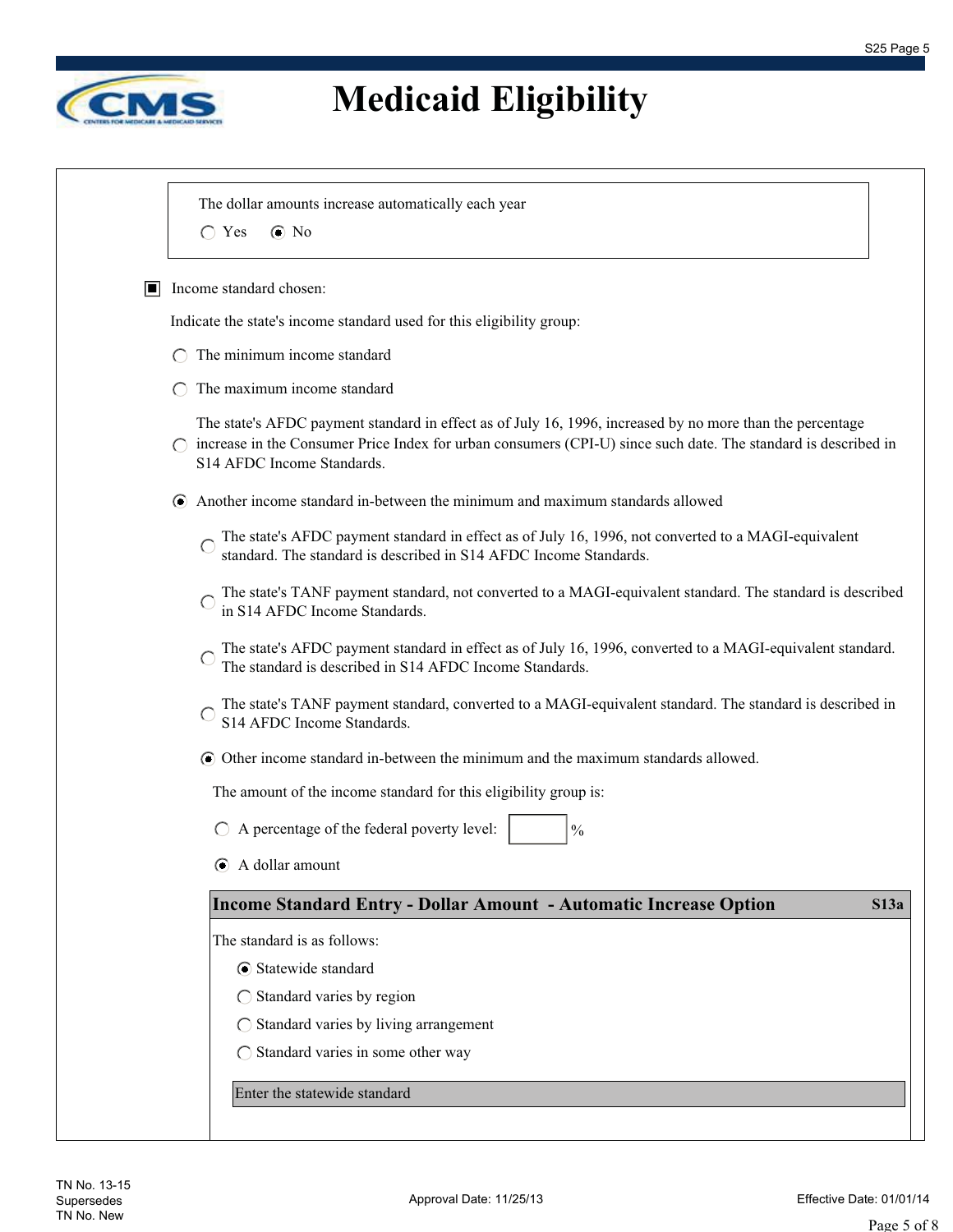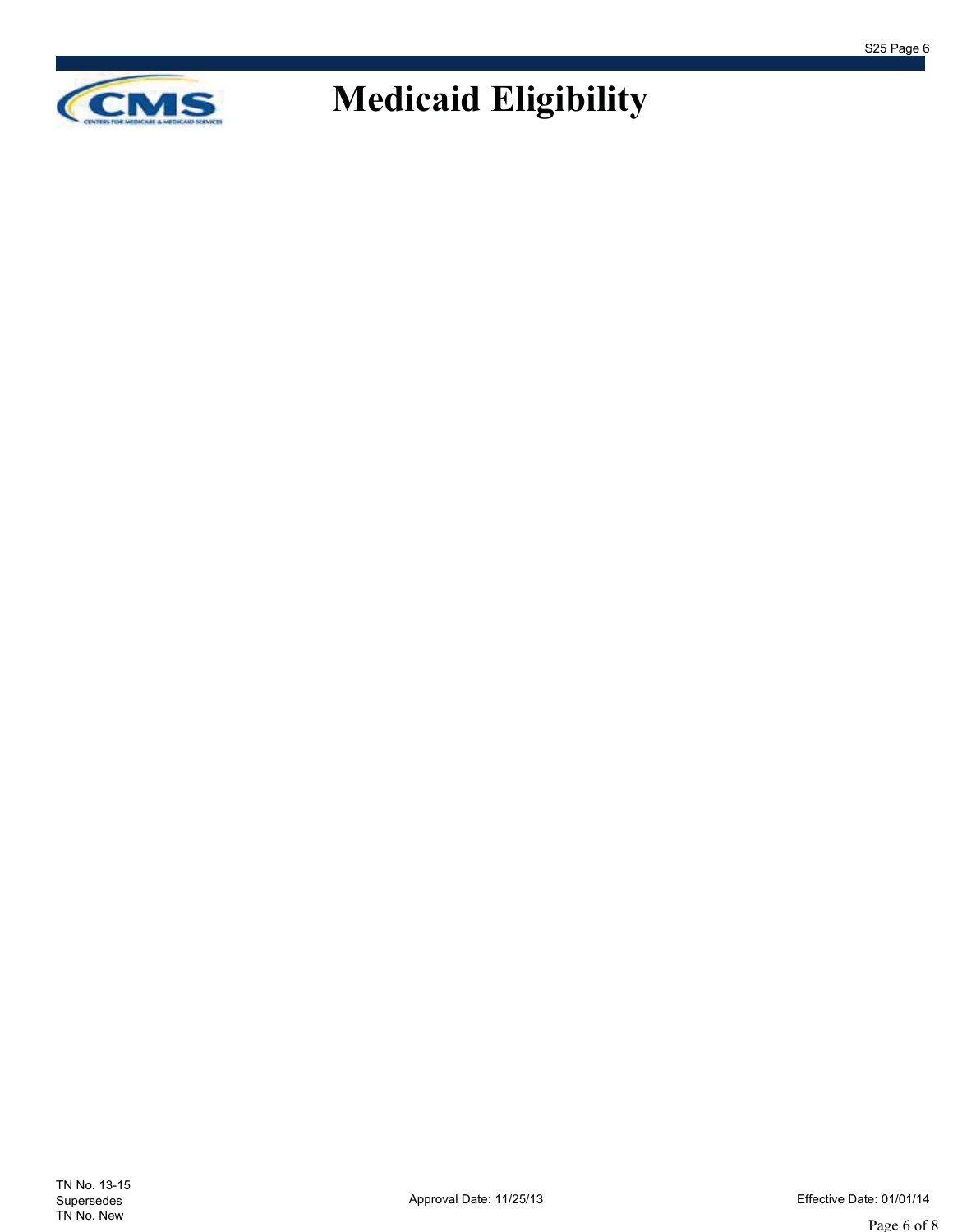

|                                         | Household size   | Standard (\$)          |   |
|-----------------------------------------|------------------|------------------------|---|
| $\div$<br>1                             |                  | 563                    | X |
| $\ddot{\phantom{1}}$<br>$\sqrt{2}$      |                  | 703                    | X |
| $\ddot{\phantom{1}}$<br>$\vert 3 \vert$ |                  | 796                    | X |
| $\ddot{\phantom{1}}$<br>$\overline{4}$  |                  | 885                    | X |
| $\ddot{}$<br>$\overline{\mathbf{5}}$    |                  | 977                    | X |
| ╈                                       | $\sqrt{6}$       | 1,070                  | X |
| $\div$                                  | $\boldsymbol{7}$ | 1,160                  | X |
| ٠<br>$\,8\,$                            |                  | 1,249                  | X |
| ٠<br>$\overline{9}$                     |                  | 1,340                  | X |
| $\div$                                  | $10\,$           | 1,431                  | X |
| $\div$                                  | $11\,$           | 1,521                  | X |
| $\div$                                  | 12               | 1,614                  | X |
| $\div$                                  | 13               | 1,702                  | X |
| $\div$                                  | 14               | 1,793                  | X |
| $\div$                                  | 15               | 1,884                  | X |
| ╈                                       | 16               | 1,978                  | X |
| $\ddag$                                 | $17\,$           | 2,063                  | X |
| $\ddot{\phantom{1}}$                    | 18               | 2,154                  | X |
| ٠                                       | 19               | 2,245                  | X |
| $\div$                                  | 20               | 2,337                  | X |
| $\div$                                  | $21\,$           | 2,426                  | X |
| $\div$                                  | $22\,$           | 2,515                  | X |
| $\div$                                  | $23\,$           | 2,607                  | X |
| ٠                                       | 24               | 2,696                  | X |
| $+$ 25                                  |                  | Approval Date: 1225/13 |   |

TN No. 13-15 Supersedes TN No. New